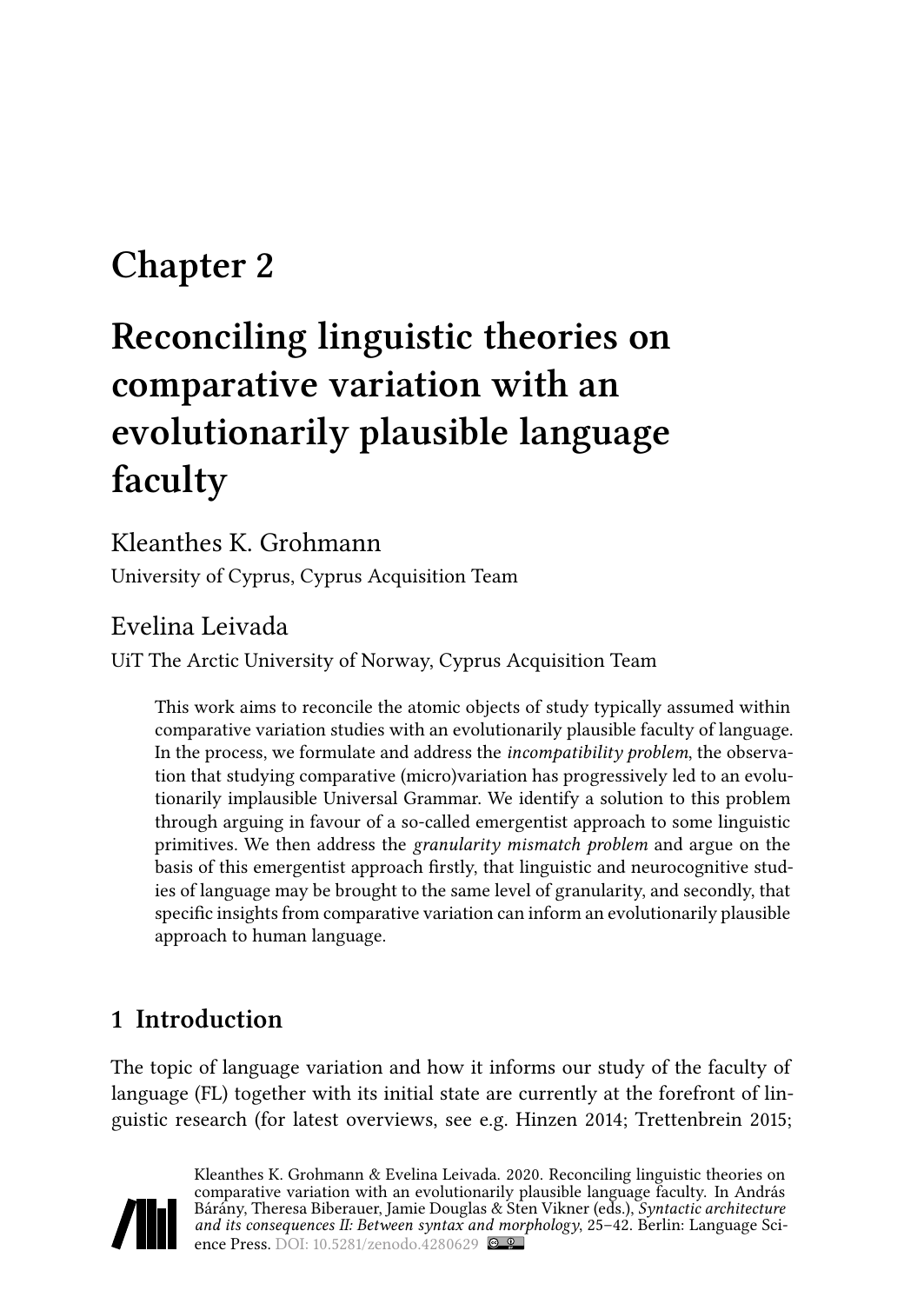[Berwick & Chomsky 2016\)](#page-13-0). As a matter of fact, the exploration of variation from a comparative, cross-linguistic perspective can be considered one of the very few topics which both linguists and cognitive neuroscientists agree merits further attention.

A representative perspective of the first area of research is that of generative linguist Noam Chomsky. When asked in a recent interview what the main advantages and/or reasons to study linguistic variation are, he reiterated a view that has been repeatedly explored in his work: In order to determine the capacity to use and understand language, we need to know "what options it permits" [\(Chomsky 2015\)](#page-14-0). Put differently, if we want to understand FL and its initial state, Universal Grammar (UG), we must determine what structures UG is capable of generating. In the same vein, we should also determine what structures UG is *not* capable of generating as striking typological gaps across phylogenetically diverse languages call for explanations that can enrich our theory of language (see [Biberauer, Holmberg & Roberts 2014](#page-13-1) for a concrete example). From a linguistic perspective, we will call this the "insider" view.

To pursue the analogy, the perspective of cognitive neuroscientist Peter Hagoort can be described as the "outsider" view. Hagoort devoted part of his plenary talk at the 47th annual meeting of the Linguistic Society of Europe to how linguistics, once seen as a key player in the field of cognitive science, has seen its influence fade over the years([Hagoort 2014\)](#page-15-1). This alienation directly relates to how linguists have presented their discoveries in the study of language variation. Often linguists have captured aspects of comparative variation through postulating primitives that they did not grow or derive in any sense, typically by assuming that a UG-encoded feature drives the relevant linguistic representation. Such postulations cannot be informative in the long run. Perhaps they can be successfully employed when one deals with some language A or B, but when the aim is broader (e.g., to approach our language-readiness and UG as its initial state), then such postulations are rather impeding progress.

In this context, the two most important questions to be addressed are (i) why this alienation across disciplines is happening and (ii) whether there is a remedy for this situation. The second question is the topic of §[2.](#page-3-0) With respect to the first question, it seems that the reason is in part the way the topic of language variation has been approached over the last few years. More specifically, discussing comparative syntax and the way parametric models capture variation (see, for example, the recent collection of papers in [Fábregas et al. 2015](#page-14-1)), [Biber](#page-13-2)[auer, Holmberg, Roberts & Sheehan \(2014\)](#page-13-2) argue that linguistic descriptions that have emerged since [Chomsky \(1981\)](#page-14-2) have achieved an increasingly high level of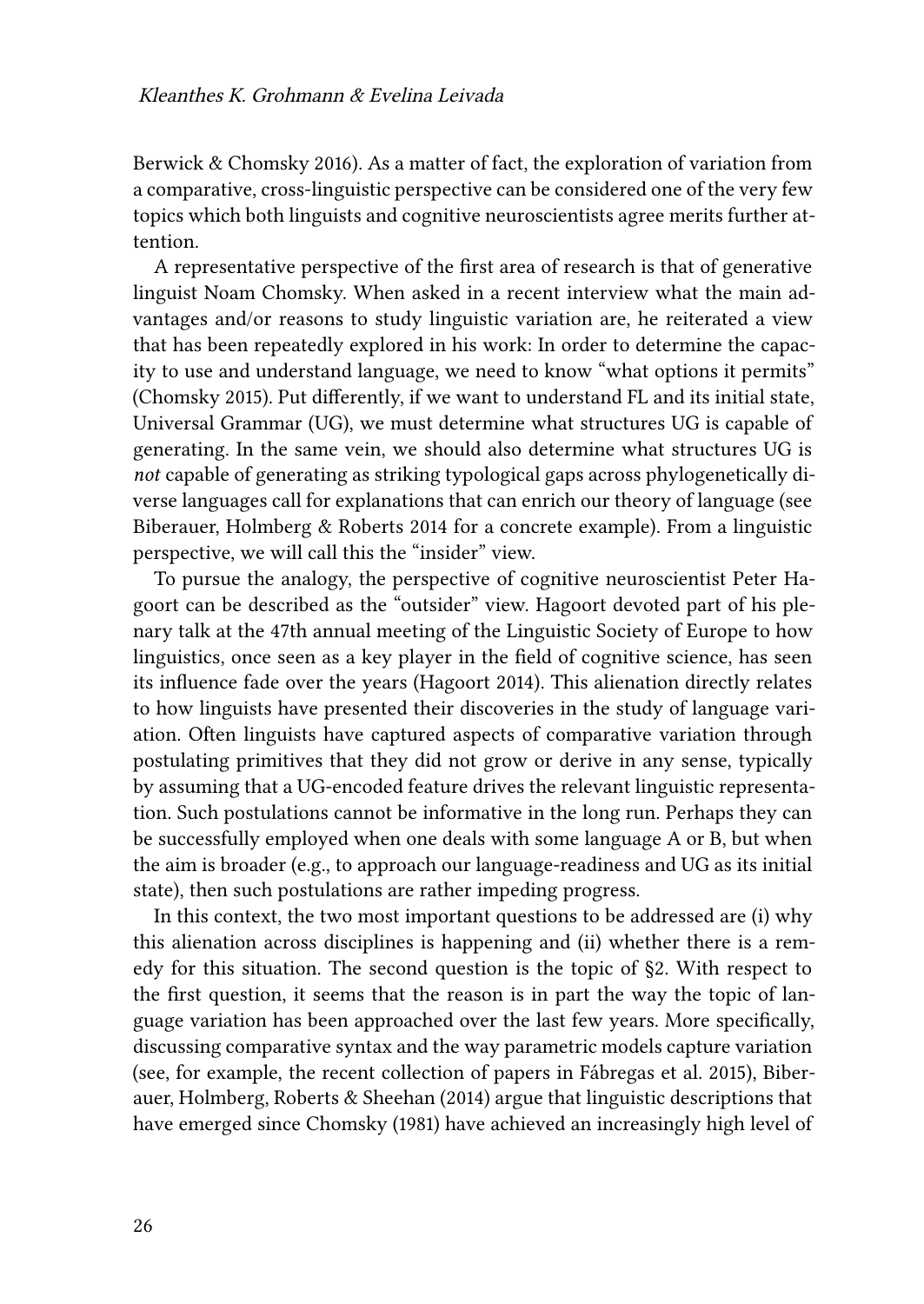descriptive adequacy, but sacrificed explanatory adequacy due to the postulation of more and more entities in UG. In their words:

Arguably, the direction that [principles & parameters] (P&P) theory has taken reflects the familiar tension between the exigencies of empirical description, which lead us to postulate ever more entities, and the need for explanation, which requires us to eliminate as many entities as possible. In other words, parametric descriptions as they have emerged in much recent work tend to sacrifice the explanatory power of parameters of Universal Grammar in order to achieve a high level of descriptive adequacy.([Biber](#page-13-2)[auer, Holmberg, Roberts & Sheehan 2014](#page-13-2): 104)

Describing linguistic data and formulating observations or generalisations over these data may then offer observational adequacy, possibly even descriptive adequacy, but not explanatory adequacy.

Although [Biberauer, Holmberg, Roberts & Sheehan](#page-13-2)'s point is well-taken, it is only a part of the issue at hand. Another part is presented by [Yang \(2004\)](#page-17-1) when he writes that

adult speakers, at the terminal state of language acquisition, *may retain multiple grammars, or more precisely, alternate parameter values*; these facts are fundamentally incompatible with the triggering model of acquisition […] *It is often suggested that the individual variation is incompatible with the Chomskyan generative program*.([Yang 2004:](#page-17-1) 50–51)

We can thus phrase the full problem as follows:

(1) *The incompatibility problem*: Studying microvariation has led to a model entailing an evolutionarily implausible UG/FL.

Put differently, we have managed to describe many linguistic structures across different languages, but now we have trouble explaining the ontology of the biological "structure" underlying their existence: UG. Given the short time scale typically assumed for evolution, the higher the degree of linguistic specificity encoded in UG, the more difficult the task of accounting for it in evolutionary terms.

Reconciling a bottom-up approach to UG and a resulting evolutionarily plausible FL with the findings from the literature on language variation has the potential to solve not only the incompatibility problem but also *Poeppel's problem*. More specifically, this reconciliation can overcome the granularity mismatch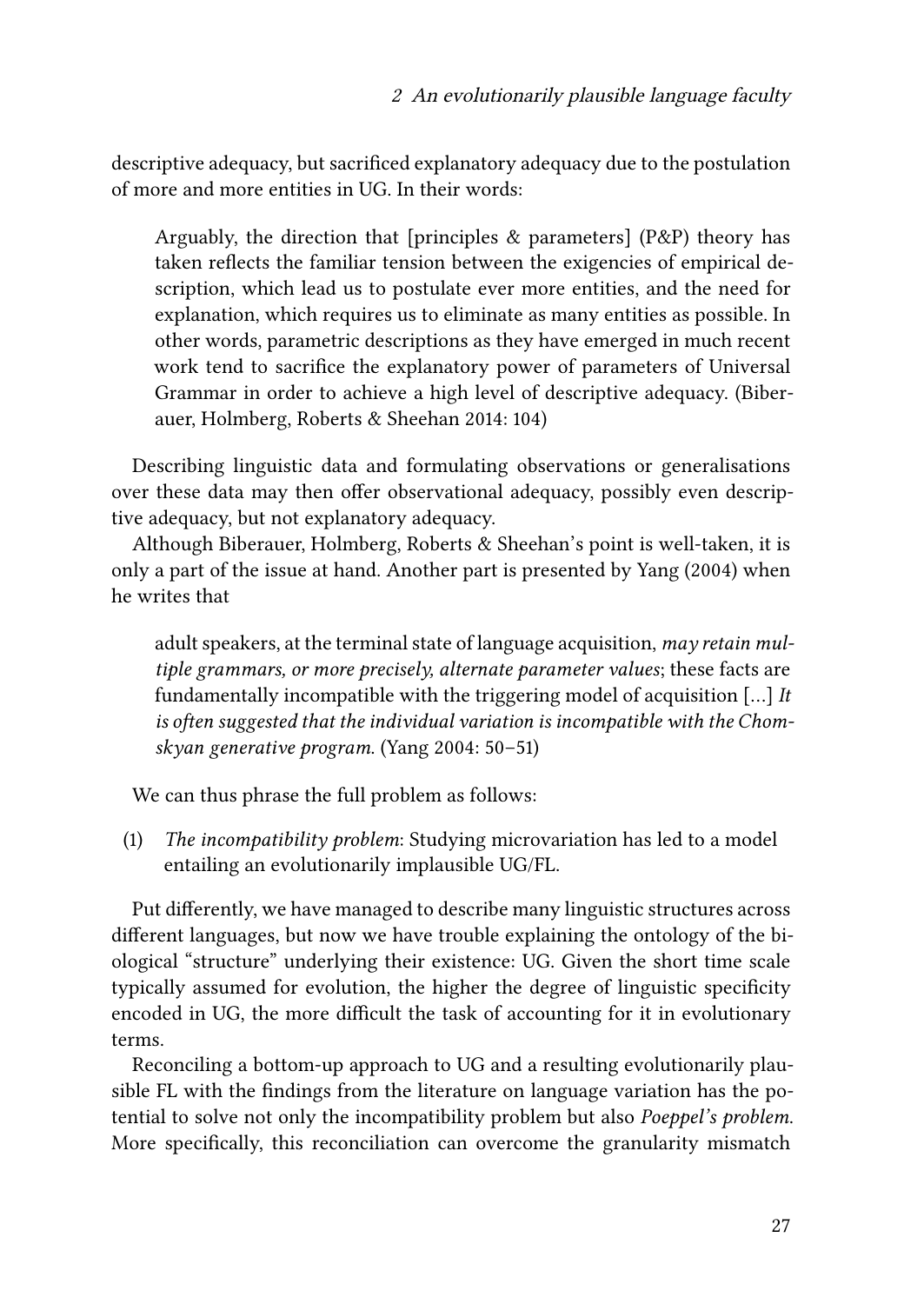considerations according to which linguistic and neuroscientific studies of language operate with objects of different granularity in a way that makes the construction of interdisciplinary bridges particularly difficult (cf. the granularity mismatch problem in [Poeppel & Embick 2005\)](#page-16-0). A bottom-up approach to UG entails a non-overarticulated UG which consists of a few computational principles (as [Di Sciullo et al. 2010](#page-14-3) have argued) only, leaving outside of this component many of the linguistic primitives that have been ascribed to it within comparative variation studies.

In this context, the next section discusses the importance of studying variation from a comparative, cross-linguistic perspective while at the same time maintaining a bottom-up approach to UG (i.e. an approach to UG from below that seeks to ascribe to it as little as possible, while maximizing the role of the other two factors in language design; [Chomsky 2007\)](#page-14-4). Pursuing a bottom-up vs. a top-down approach matters because depending on how much one ascribes to UG, the plausibility of the latter from an evolutionary perspective changes significantly. Our main aim is to offer the following solution to the incompatibility problem: An emergentist approach to some UG primitives can reconcile the Chomskyan generative program and the individual variation attested in reality.§[3](#page-10-0) then aims to offer a concrete demonstration of how relevant findings and primitives from the field of language variation can inform a biological approach to human language. §[4](#page-12-0) concludes and presents some suggestions for future work on this topic.

### <span id="page-3-0"></span>**2 An emergentist approach to UG primitives**

The second question that arose in the context of Hagoort's view on the interaction of linguistics with the larger field of cognitive science is whether there is a remedy for the observed decreased influence of linguistics. [Hagoort \(2014\)](#page-15-1) offers five different directions for rectifying this issue. We apply some of these directions through pursuing an approach to UG primitives from below([Chomsky](#page-14-4) [2007](#page-14-4)), while at the same time retaining in our theory of FL some of the theoretical notions that pertain to the comparative variation literature. This combination has the potential of killing two birds with one stone, solving not only the incompatibility problem but also doing justice to the patterns of (micro)variation that are attested across languages in the following, two-step way:

I. Disentangling variation by teasing apart the different contributing factors which are responsible for deriving it in a way that does justice to sociolinguistic and psycho-/neurolinguistic aspects of language use, such as mono- vs. bilingual acquisition trajectories, the sociolinguistic status of the linguistic input, and the non-linguistic part of the environment.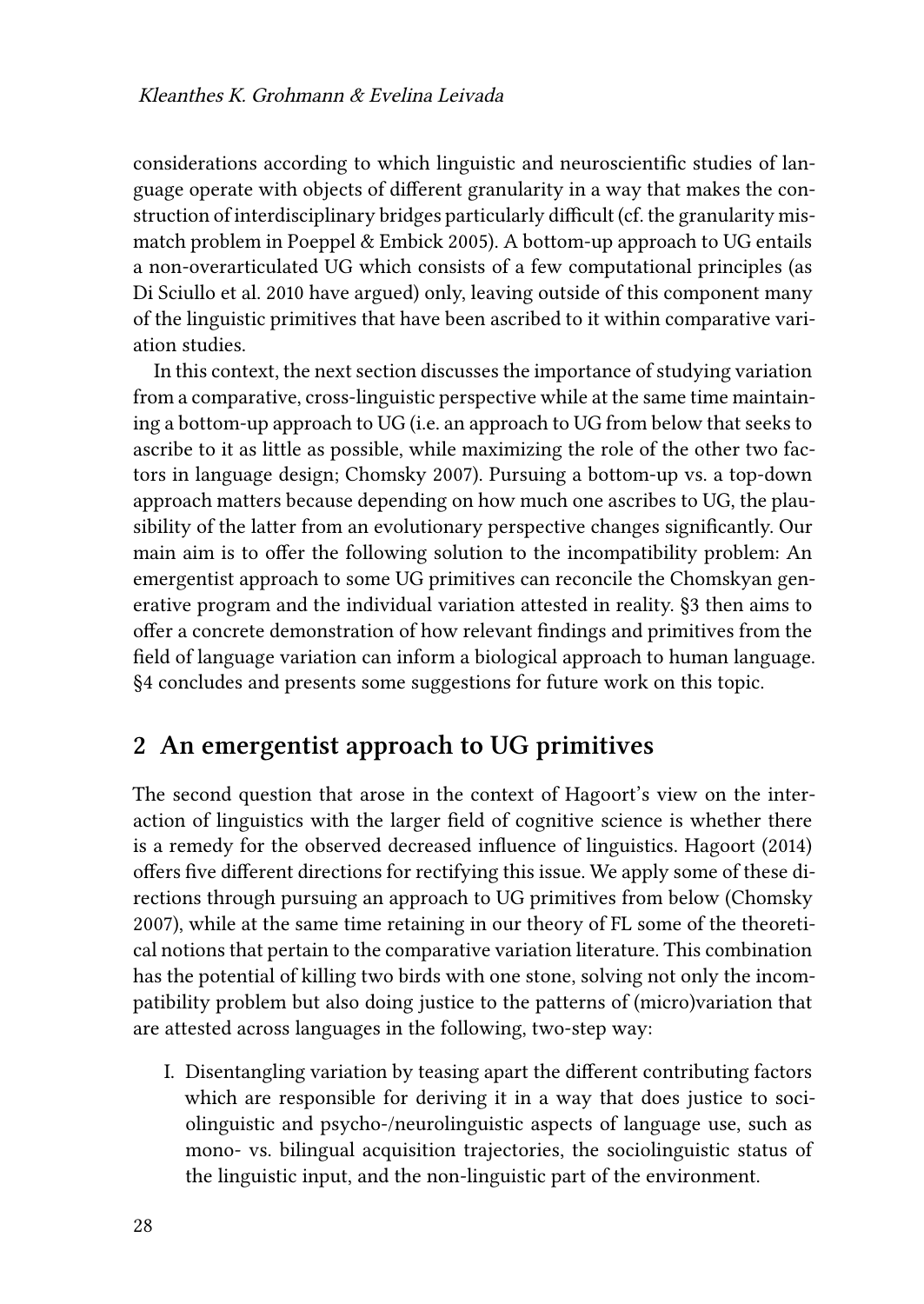II. Keeping UG primitives to a minimum in order to effectively comply with both minimalist principles and evolutionary constraints.

Point (I) has a second part that will not be addressed in this paper but that should be kept in mind nevertheless if the goal is to construct interdisciplinary bridges and overcome the granularity mismatch problem: Embedding the theory of language variation that emerges from step (I) into a "shared context of justification"([Hagoort 2014\)](#page-15-1) by obtaining reliable data from different language groups, each of which may contribute its own characteristics towards deriving variation. $^{\rm 1}$  In practice, this would mean that careful elicitation of data should be followed by an attempt to interpret the data through *deriving* their properties rather than assuming that they are driven by a new, ad hoc postulated feature. If the aim is to understand FL rather than describe structure A in language B, then this process of interpretation should also be cautious to not rely on assumptions that are hard to sustain in the long run and quickly decompose under the light of interdisciplinary examination.

Talking about different contributing factors in (I) boils down to realising that variation across developmental paths of individuals that speak the same language can be the outcome of different modalities, environmental factors, non-linguistic features that affect linguistic development, and so on. For instance, research has shown that non-standard varieties allow for greater grammatical fluidity in a way that blurs the boundaries across different varieties. This, in turn, affects speakers' perceptions of whether a specific variant belongs to their linguistic repertoire or not([Cheshire & Stein 1997](#page-14-5); [Henry 2005\)](#page-15-2). Another contributing factor is the trajectory of language acquisition and subsequent development, and the circumstances in which it takes place. For example, non-heritage speakers of a language may differ from heritage speakers of the *same* language with respect to the amount of variation attested in their repertoire [\(Montrul 2002;](#page-16-1) [2008;](#page-16-2) [Lohndal & Westergaard 2016](#page-15-3)). The sociolinguistic status of the language(s) one is exposed to (the mono- vs. bilingual trajectory is in and of itself another factor that leads to variation) is yet another potential source of variation: In the case of non-standard varieties, speakers' perceptions about their native grammatical

<sup>1</sup>[Hagoort \(2014\)](#page-15-1) argues that running sentences in one's head and consulting a colleague is fine for discovering interesting phenomena and possible explanations (the "context of discovery"), but it does not suffice as "the context of justification", due to innate confirmation biases and the fallibility of introspection. Thus, "to justify one's theory, empirical data have to be acquired and analysed according to the quantitative standards of the other fields of cognitive science". In the context of addressing the incompatibility problem, Hagoort's perspective is relevant because it shows how findings that may target points of grammatical (micro)variation should be analysed and interpreted.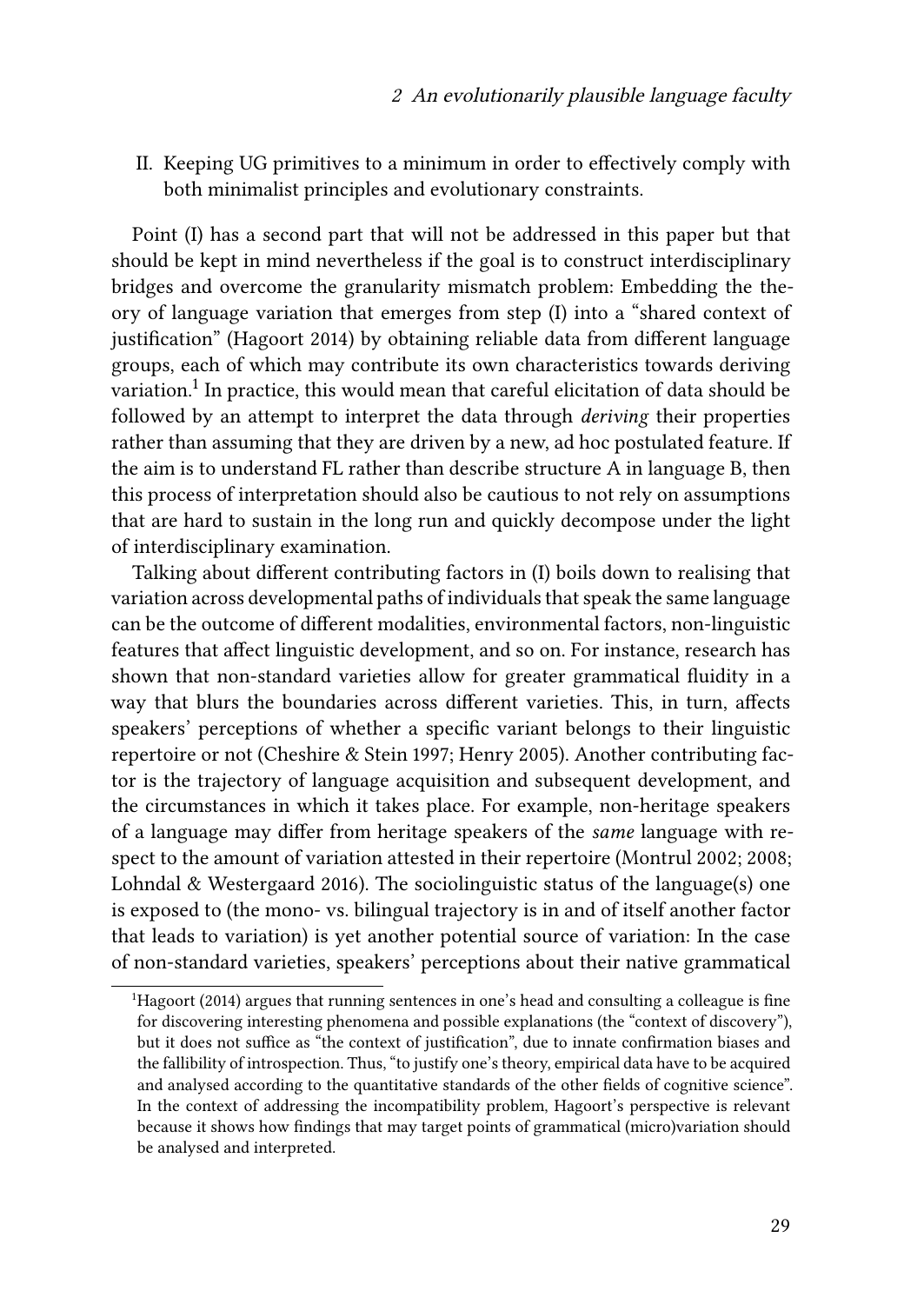variants are likely to be affected by their knowledge that many of their dialectal structures are considered unacceptable or "incorrect" by speakers of the standard variety [\(Henry 2005](#page-15-2) for Belfast English; [Leivada, Papadopoulou, Kambanaros, et](#page-15-4) [al. 2017](#page-15-4) for Cypriot Greek) in a way that enhances grammatical fluidity. Also, in those cases in which a standard variety co-exists with a structurally proximal, non-standard variety, the discreteness across grammatical variants at times fades away by the emergence of intermediate([Cornips 2006\)](#page-14-6) or "diaglossic" speech repertoires([Auer 2005\)](#page-13-3), resulting once more in a greater degree of variation (see also [Rowe & Grohmann 2014](#page-16-3) and relevant references cited for Cypriot Greek).

Understanding the multitude of faces that variation can acquire (for a more extensive overview, see [Leivada 2015a](#page-15-5)) is of key importance when it comes to approaching UG primitives from an emergentist perspective. The reason is that cross-linguistic variation has long been described as part of UG, that is, deriving from UG parameters. Showing that patterns of variation are not as stabilised or uniform as the traditional UG parameters-account predicts opens the way for an emergentist approach to linguistic primitives that were traditionally viewed as part of UG. Understanding what terms like "stabilised" or "uniform" refer to in the present context requires shifting our attention to how variation *within* linguistic communities has been approached.

A crucial challenge for any approach to variation derives from the mainstream conception of the notion of "surface variation" (i.e. grammatical variation among speakers of the same language that is not the result of any acquired or developmental pathology) *within* a linguistic community. For example, Chomsky's idealised picture of a "completely homogeneous speech community" and an "ideal speaker-listener […] who knows its language perfectly"([Chomsky 1965:](#page-14-7) 3) is often assumed together with the assumption that the so-called "linguistic genotype" is uniform across the species in the absence of severe and specific pathology [\(Anderson & Lightfoot 2000](#page-13-4)). Another related idea is that attained adult performance is "essentially homogeneous with that of the surrounding community", unless again a pathology is present [\(Anderson & Lightfoot 2000](#page-13-4): 698). When translated into empirical terms, idealisations like these, although theoretically well-argued in their original context, paint a picture directly related to both Hagoort's and Poeppel's considerations. More specifically, by not doing justice to the patterns of surface variation that are attested in reality, theoretical linguistics may *lose* a significant part of its potential for interactions with fields that deal with recent sign language emergence, evolutionary linguistics, or sociolinguistics. Despite what the idealised picture suggests, variation can be found even in the absence of any pathology, even among speakers of the same language, and even within a native speaker who has passed the L1 acquisition period. The core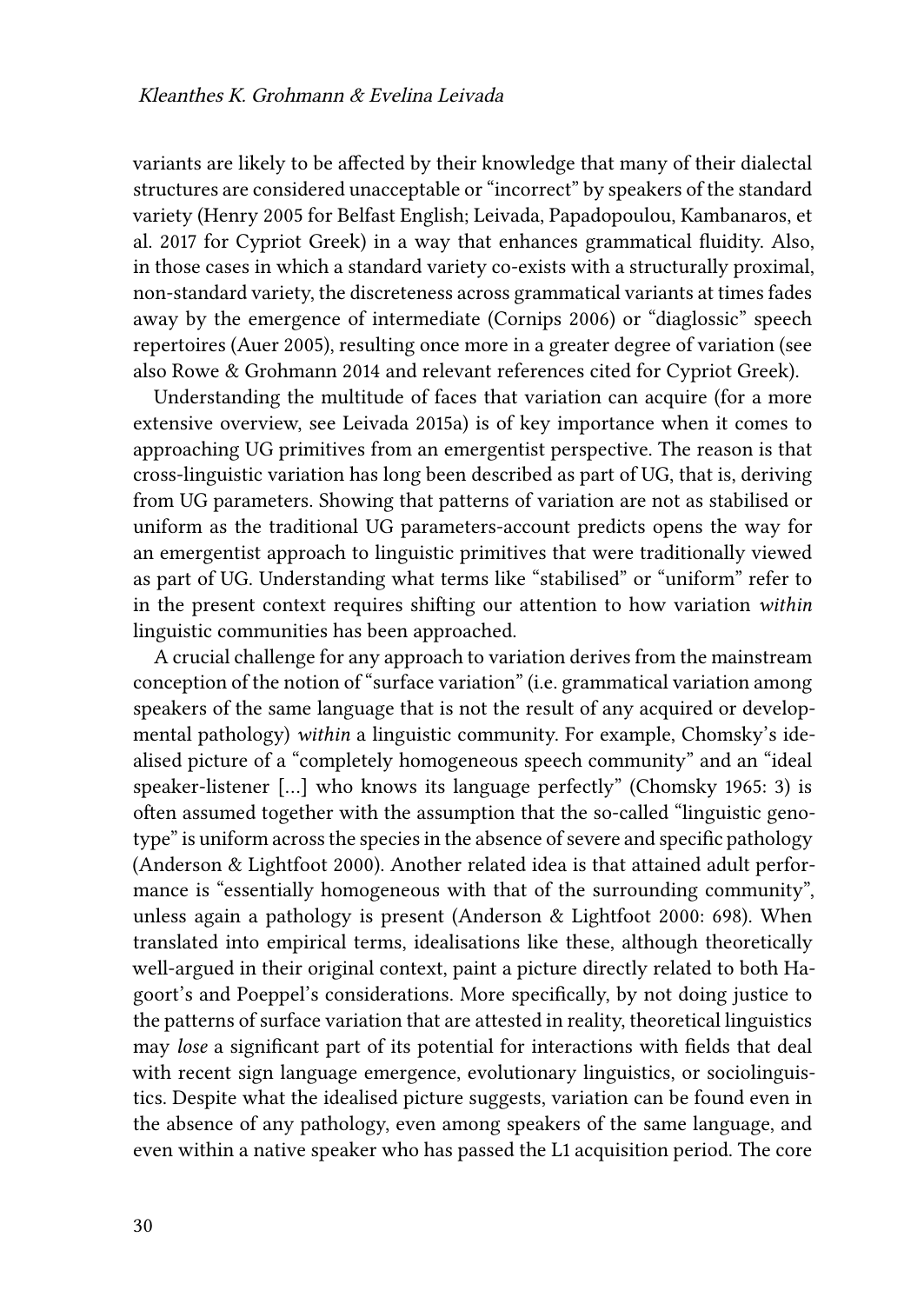of this idea can be analysed across two dimensions, the linguistic dimension and the developmental one.

The developmental dimension refers to the fact that the presence of a severe and specific pathology is not a necessary condition for obtaining variation, even among neurotypical speakers of the same language. Individuals that share a diagnosis of cognitive disorder (or the absence of one) are not necessarily uniform in terms of their innate endowment: Individuals with a pathogenic variant of a gene can be impaired in a non-uniform fashion (variable expressivity), which may result in different cognitive phenotypes at times not reaching a cut-off point where the diagnosis of a specific pathology is possible. To demonstrate this with two examples, [Fowler \(1995\)](#page-14-8) observes that there is tremendous variability with regard to language function in individuals with Down syndrome (variable expressivity). And it has also been observed that the existence of subsyndromal schizotypal traits in the general population is higher than average in first-degree relatives of patients with schizophrenia([Calkins et al. 2004](#page-14-9)). This led to the realisation that

schizophrenia is not, despite its clinically important and reliable categorical diagnosis […], a binary phenotype (present, absent) with sudden disease onset. [\(Ettinger et al. 2014:](#page-14-10) 1)

In other words, some pathological characteristics might be present even if the cut-off point for reaching a diagnosis is not met – and, on the other hand, a diagnosis of schizophrenia might be reached, even if the pathological characteristics manifested among individuals with the same diagnosis are far from uniform. Together, these two examples suggest that it is equally plausible to expect that attained adult performance is not uniform among members of the same linguistic community in the absence of a pathology or in the presence of the same pathology.

With respect to the linguistic dimension, this is where factors related to nonstandard varieties and inherent grammatical fluidity enter the picture. Evidently, not all linguistic communities are homogeneous, and in many cases this variation goes well beyond bi- or multilingualism. Similarly, in the case of recent language emergence de novo, as in the case of Al-Sayyid Bedouin Sign Language (ABSL) and other sign languages, fieldwork has shown that not only is the development of grammatical markers subject to environmental factors (e.g., time, distribution of speakers/signers, etc.), but also that great grammatical fluidity is attested at the various stages in the development of a language. In these recently emerged languages, points of variation ("parameters" in generative terms) are *not* fixed in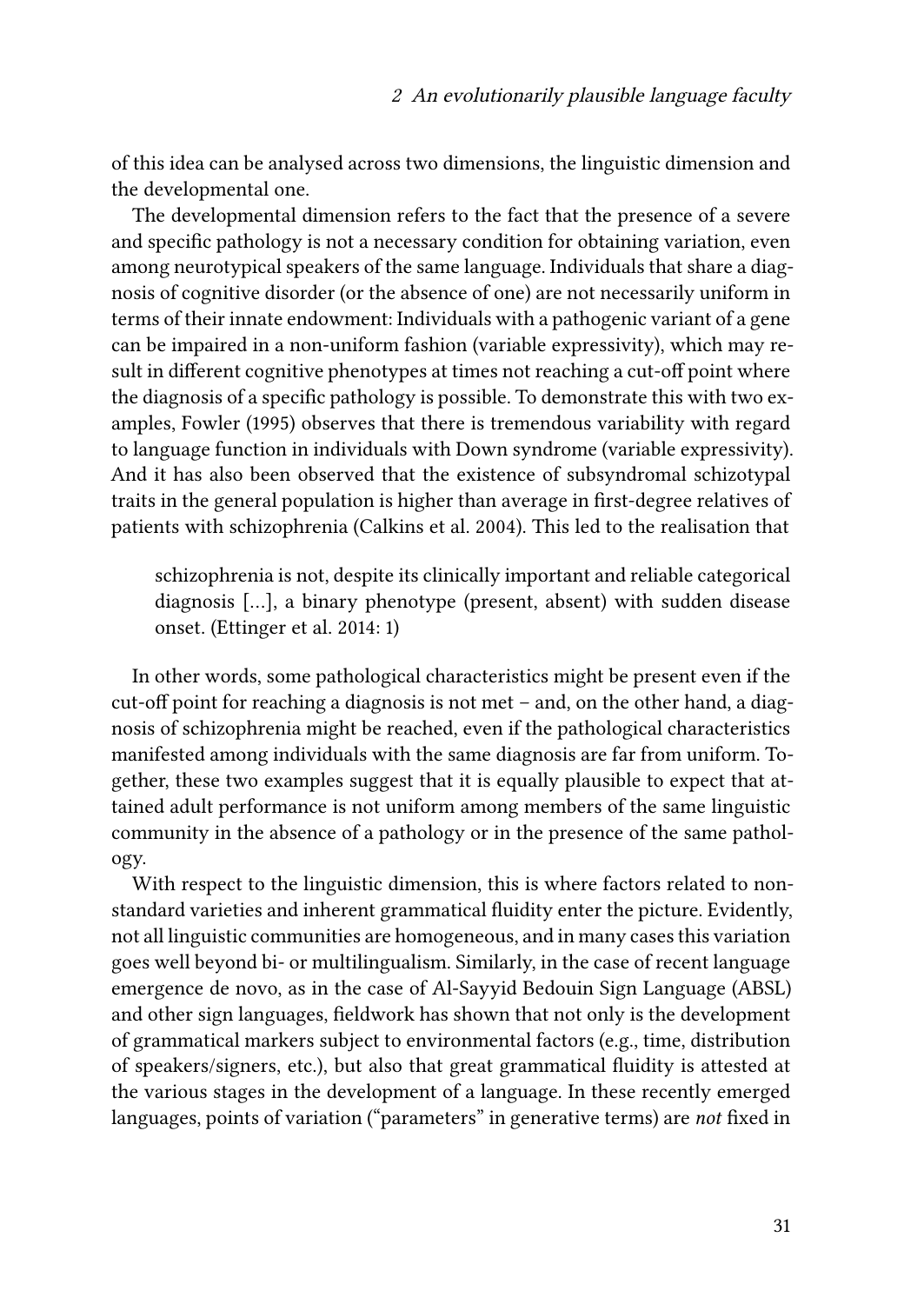terms of their values, resulting in the realisation of alternate settings both within and across speakers([Washabaugh 1986;](#page-17-2) [Sandler et al. 2011\)](#page-16-4).

To mention a concrete example, consider the head-directionality parameter. S(ubject) O(bject) V(erb) is the prevalent word order among ABSL signers; this was, however, established as the prevalent order from the second generation of signers onwards only([Sandler et al. 2005\)](#page-16-5), meaning that for some time the manifestations of this "parameter" were more fluid than what a stabilised parameter value would permit. Even more important is the fact that variation exists past the "stabilisation" point: [Sandler et al. \(2005](#page-16-5): 2663) report the existence of some (S)VO patterns. As [Leivada \(2015a\)](#page-15-5) argues in her discussion of ABSL, the fact that SOV patterns became robust in the second generation of speakers illustrates that variation is present when certain grammatical properties are still emerging. Fluctuating parameter values within a syntactic environment are incompatible with the idea that a parameter value is fixed past the terminal state of acquisition. Observing that this fluctuation exists in various cases, be it non-standard varieties or recently emerged grammars, is an indication that the head-directionality parameter "should indeed be better viewed as a surfacey decision that allows for varying realizations, rather than a fixed, deeply rooted syntactic parameter" [\(Leivada 2015a](#page-15-5): 48). This does not mean that points of variation are unfixed and eventually culminate in an "anything goes" grammar, but it does mean that this surface decision is not (i) syntactic (i.e. Chomsky in recent work has explicitly recognized that variation between grammars is a matter of variable externalization; see [Berwick & Chomsky 2011:](#page-13-5) 41), (ii) UG-encoded, or (iii) binary, as the classical parametric approach would suggest. Non-binarity is particularly evident in case of bidialectal speakers; their linguistic repertoire may include functionally equivalent variants([Kroch 1994\)](#page-15-6) with *different* values that are alternatively realized in the *same* syntactic environment [\(Leivada, Papadopoulou & Pavlou 2017](#page-15-7)).

An emergentist approach to some linguistic primitives that were previously thought to be parts of UG will be able to reconcile the Chomskyan generative program (and especially UG, as one of its main pillars) with the patterns of variation that are attested in reality (see [Yang'](#page-17-1)s [2004](#page-17-1) point mentioned earlier). Moreover, an emergentist approach will solve the incompatibility problem, as the number of linguistic primitives allocated to UG will be reduced. The notion of *emergent parameters* ([Roberts & Holmberg 2010](#page-16-6); [Roberts 2012](#page-16-7); [Biberauer, Roberts & Sheehan](#page-13-6) [2014](#page-13-6); [Biberauer & Roberts 2017\)](#page-13-7) is an important step in this direction. The central idea behind emergent parameters is that instead of postulating a richly specified parametric endowment as part of the initial state of our FL (UG; [Chomsky 1981](#page-14-2)), parameters are derived (i.e. emergent) properties falling out of the interaction of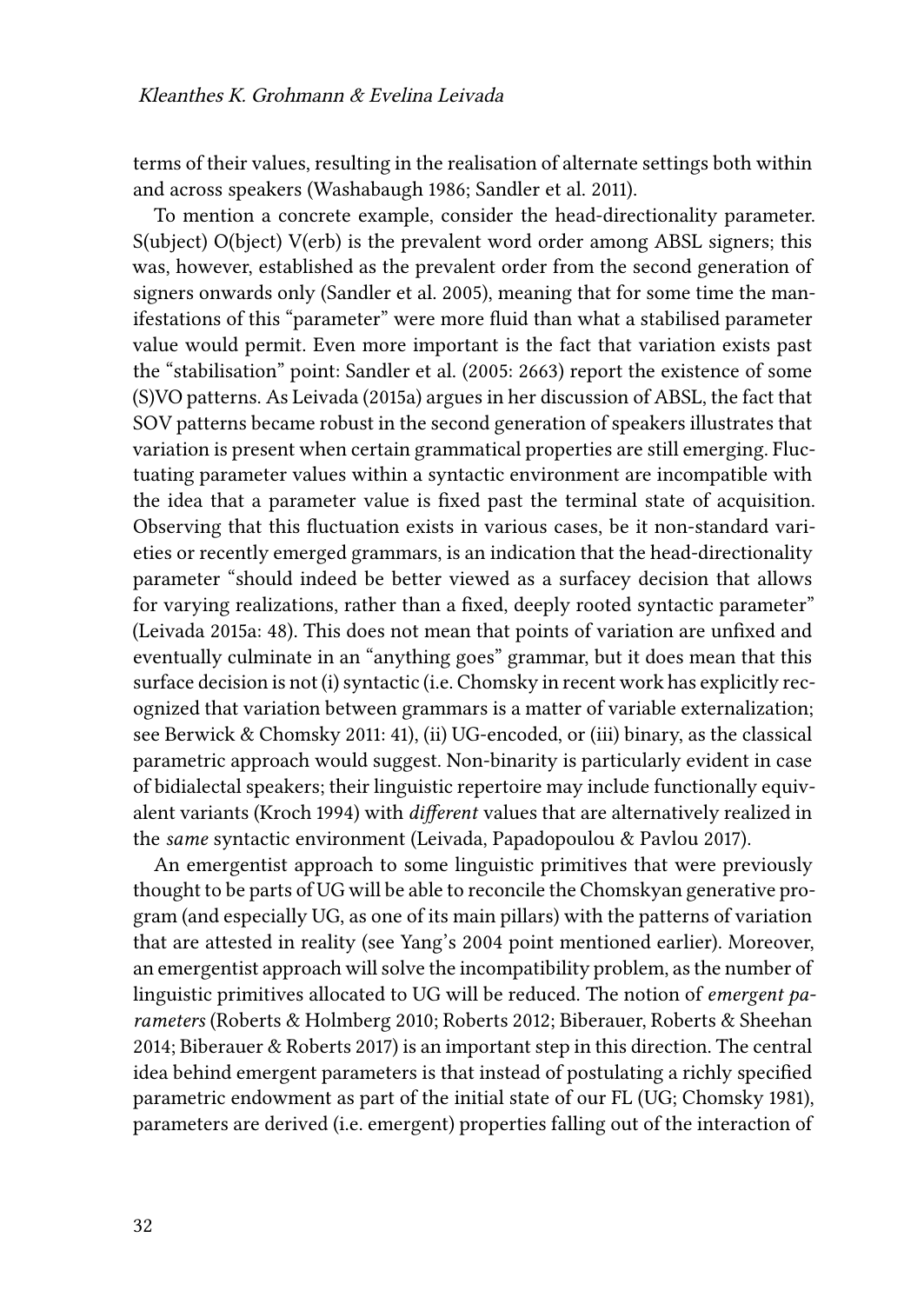[Chomsky'](#page-14-11)s (2005) three factors in language design([Biberauer, Holmberg, Rob](#page-13-2)[erts & Sheehan 2014\)](#page-13-2). In the context of emergent parameters in which UG does not provide a pre-specified "menu" of parametric choices, [Biberauer, Roberts &](#page-13-6) [Sheehan \(2014\)](#page-13-6) note that it is very important to provide independent motivation for the plausibility of the parameters that acquirers will postulate as well as for the sequence in which each point of variation should be considered. Here lies the solution to the incompatibility problem and a first step towards approaching the granularity mismatch problem.

With respect to the incompatibility problem, if the points of variation that are meaningful from a comparative (micro)variation perspective are treated as emergent properties, they are no longer translated as innately specified options. The consequence of this move is that UG would be considerably deflated and much easier to discuss from an evolutionary perspective. As [Chomsky \(2007\)](#page-14-4) has very convincingly argued, for any given component or structure, the less attributed to structure-specific factors for determining the development of an organism, the more feasible the study of its evolution, hence the need for a bottom-up approach to UG.

In relation to the granularity mismatch problem, the important component of the "emergent parameters"-account lies in the element of *interaction*. As [Biber](#page-13-6)[auer, Roberts & Sheehan \(2014\)](#page-13-6) explicitly claim, it is the interaction of the second factor (linguistic input) and the third factor (non-language-specific principles of cognition) plus the language-readiness (provided by the first factor, UG); that delivers emergent parameters. To illustrate this with an example, let's return to the head-directionality parameter, which makes reference to the position of a head in relation to its dependents. Traditional accounts of grammar would describe Japanese as a head-final and English as a head-initial language, with the difference between the two explained in terms of the different value to which the head-directionality parameter is set. The typological preference given to harmonic orders (i.e. *consistent* head-initial or head-final patterns within a language; see [Hawkins 2010\)](#page-15-8) might also be taken to suggest that a UG-based headdirectionality parameter is indeed operative and, once set, its effects are diffused across different syntactic environments.<sup>2</sup> Alternatively, one could argue that the realisation of the head in relation to its dependents does not boil down to setting a UG-based parameter. This latter approach should be preferred because it is compatible with the fact that variation *can* be attested past the "setting" state in the repertoire of a neurotypical, adult speaker who has fully acquired her language

 ${}^{2}$ A reviewer points out that this is not assumed within the emergentist approach just outlined. Indeed, it is not and we do not embrace this explanation either; we only point out that it is an alternative explanation, which, however, should not be preferred, since it does not accommodate the patterns of variation that are attested.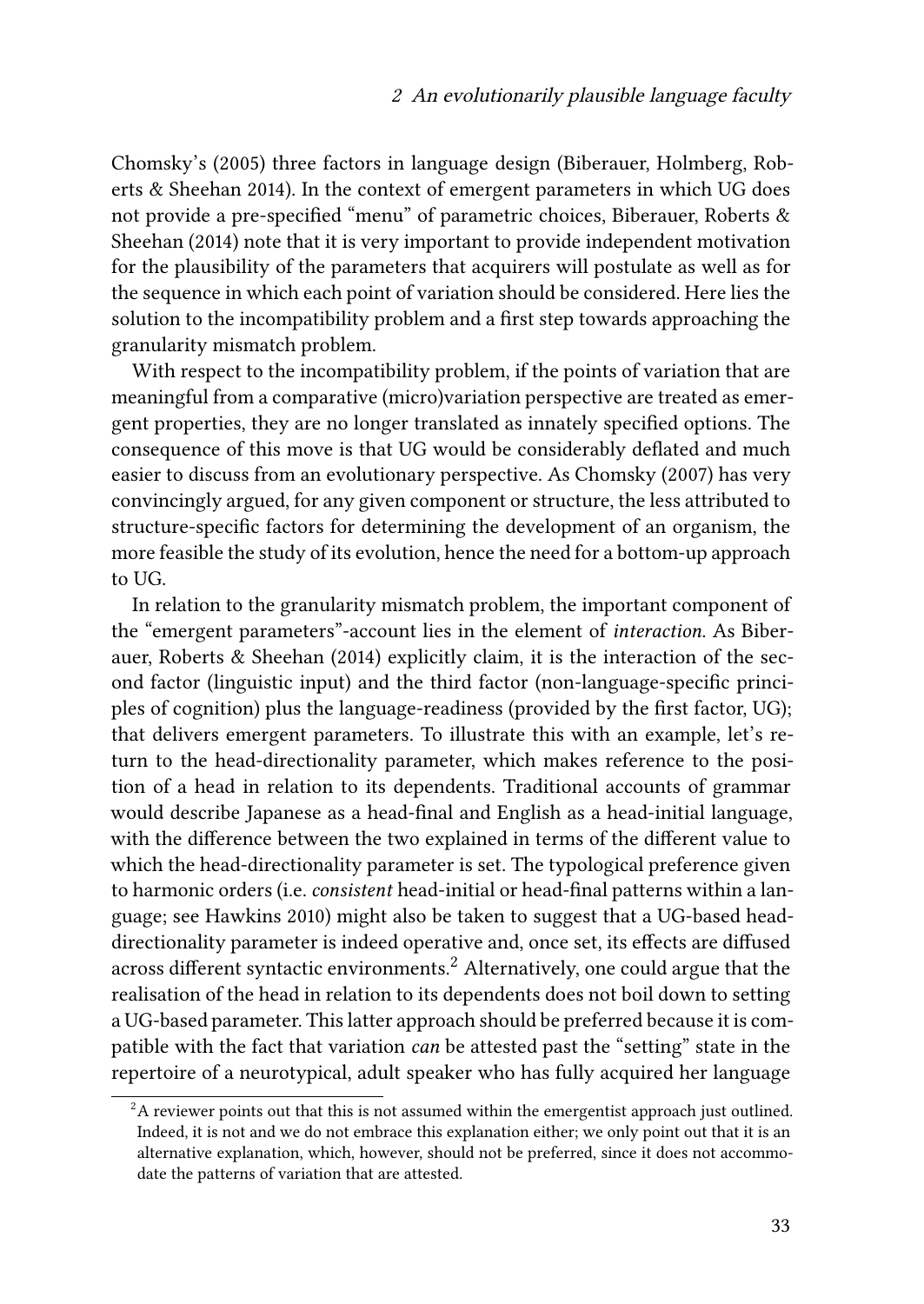(as suggested in the case of ABSL). If one chooses to approach this parameter as an emergent parameter, the interaction of this grammatical choice with principles of general cognitive architecture becomes meaningful. For example, why are harmonic orders preferred if they are not *imposed* by the setting of a predetermined parameter? Of course, an emergent parameter would also need to be "set" in order to reflect the options that are permitted in the adult grammar, but crucially by not being encoded in UG, its variable realizations within and across speakers of the same language (e.g., in the form of functionally equivalent variants; [Leivada, Papadopoulou & Pavlou 2017](#page-15-7)) would not be a problem for our theory of UG and/or FL.

[Roberts \(2016b\)](#page-16-8) suggests that these generalisation effects are related to the computational conservatism of the learning device. This is formally captured by his *input generalisation*: "There is a preference for a given feature of a functional head F to generalise to other functional heads G, H …" (cf. [Roberts 2007](#page-16-9): 275) – that is, to "maximise available features" [\(Biberauer & Roberts 2016](#page-13-8); [Roberts](#page-16-8) [2016b](#page-16-8)). This computational conservativism is a third factor principle. If so, preference for harmonic orders no longer amounts to a UG-wired principle or parameter, but to the way human memory or even learning more broadly works. It has been shown that sequence edges are particularly salient positions and facilitate learning in a way that gives rise to *either* word-initial *or* word-final processes much more often than otherwise (see, for example, [Endress et al. 2009](#page-14-12) on the prevalence of prefixing and suffixing across languages in comparison to the rarity of infixing). At the syntactic level, [Dryer \(1992\)](#page-14-13) observes the following correlation with respect to generalisation effects in relation to the position of the Head on the basis of 434 languages: OV languages are mostly postpositional and VO languages are mostly prepositional. From Dryer's dataset, [Hawkins \(2010\)](#page-15-8) calculated that the vast majority of languages (93%) are consistently OV-postpositional or VO-prepositional. [Hawkins \(2010\)](#page-15-8) approaches harmonic word-orders in terms of third factor demands, and, more specifically, a processing preference that favours shorter processing domains. Evidently, the workings of comparative (micro)variation which deal with headedness patterns across typologically different languages can now be revisited and explained from a different perspective. This perspective involves the *interaction* of linguistic patterns with the driving forces of general cognition in a way that addresses Hagoort's considerations. With respect to the "messy" patterns of variation that just do not fit in the classical notion of a binary parameter, but that are just as uncontroversially there, an emergentist approach has the potential to cover these too. If parameters are emergent and allow for non-binary realizations, then the incompatibility that [Yang \(2004\)](#page-17-1) correctly observes between these "messy" patterns and UG disappears.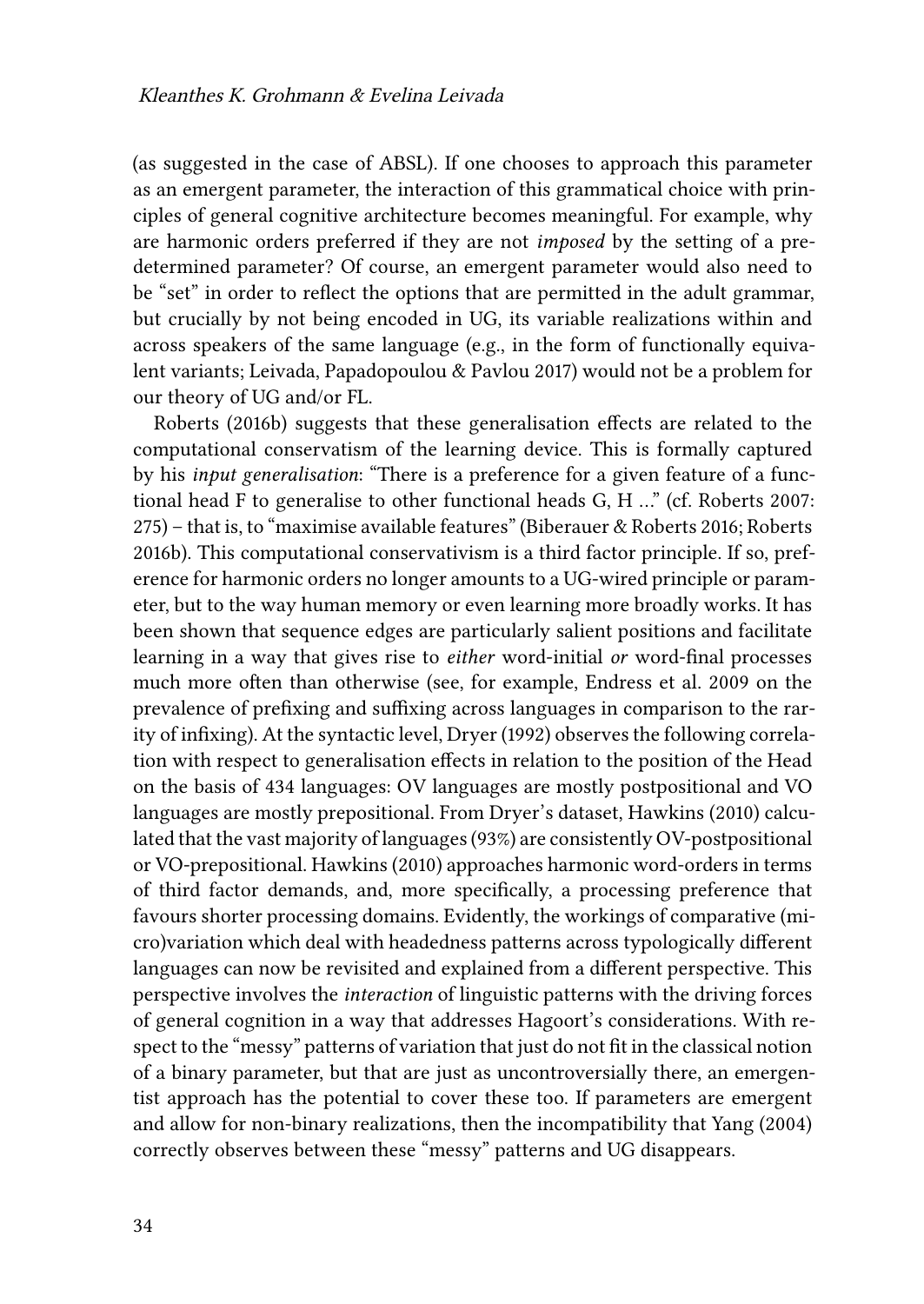Despite its theoretical and empirical benefits, this interaction may not solve the *granularity mismatch problem*. It may contribute to the construction of interdisciplinary bridges in some respects, but still a good portion of primitives may be left unmapped across disciplines. Put differently, even if parameters or other linguistic primitives are explained through an emergentist approach, this would not entail that the granularity mismatch problem has been solved. This could be due to the complicated nature of the task at hand; as [Hornstein \(2009](#page-15-9): 156–157) argues, "the right theory of grammar will be one that has (roughly) the empirical coverage of [government-and-binding theory], *and* that 'solves' Plato's problem, Darwin's problem, *and* the granularity mismatch problem" (emphasis added).<sup>3</sup> In other words, given how polylithic both the problem and its solutions are, there can be no a priori guarantee of success. Despite recognising this possibility, the next section will follow [Hagoort'](#page-15-1)s (2014) suggestion to maximise the interdisciplinary contributions of linguistics within a larger cognitive (neuro)science environment. We endeavour to approach a constraint, which in the linguistics literature has been called "linguistic" or "syntactic" more often than not, in neurocognitive terms.

#### <span id="page-10-0"></span>**3 Levels of granularity: Anti-identity as a case study**

Anti-identity has received many distinct names in the linguistics literature; consider, for example, the *obligatory contour principle* in phonology([Odden 1986\)](#page-16-10), *identity avoidance* ([van Riemsdijk 2008](#page-17-3)), *distinctness* [\(Richards 2010\)](#page-16-11), *X-within-X recursion* [\(Arsenijević & Hinzen 2012\)](#page-13-9). This is also the basis for *anti-locality* relations in syntax([Grohmann 2003](#page-15-10), recently surveyed with additional references in [Grohmann 2011\)](#page-15-11). Regardless of the level of linguistic analysis at stake, antiidentity in general describes the absence of adjacent elements of the same category (e.g., [\*XX] in syntax).

There are different ways to approach this phenomenon. In the linguistics literature, it has been approached in terms of a UG-imposed well-formedness ban that precludes the adjacency of same-category elements (see [Richards 2010](#page-16-11) for a more detailed discussion). This position would place the ban in UG, together with the configurations of categorial features that the ban is sensitive to. Alternatively, one could aim to keep UG at a minimum and see whether [\*XX] can be shown to boil down to a general, cognitive principle. A first step in this direction

<sup>&</sup>lt;sup>3</sup> According to [Hornstein \(2009\)](#page-15-9), Darwin's problem refers to "the logical problem of language evolution", how language emerged in the species (see also [Boeckx & Grohmann 2007](#page-13-10) on the relation between Plato's problem and Darwin's problem).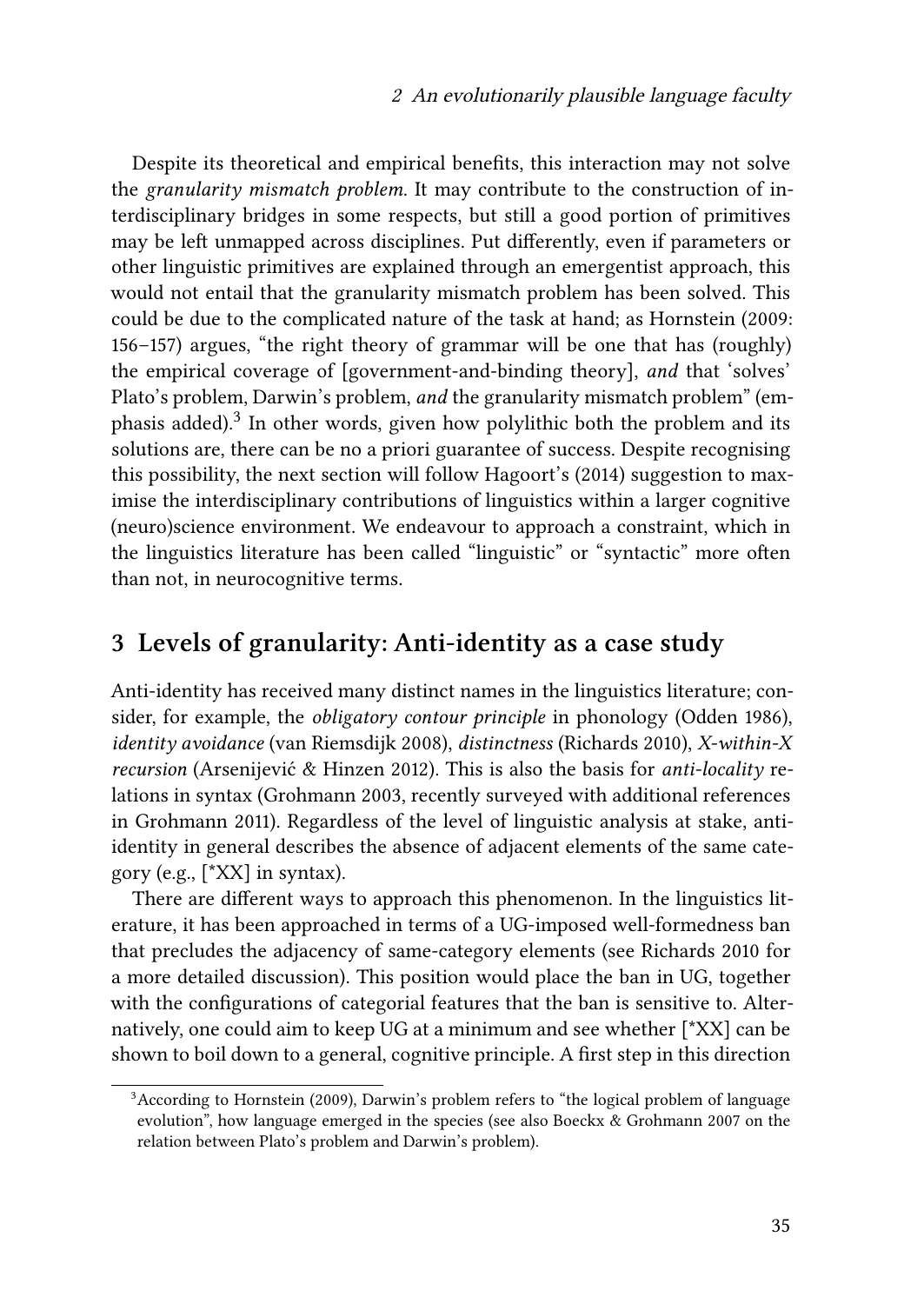is made by [van Riemsdijk \(2008\)](#page-17-3) when he briefly argues that identity avoidance might be "a general principle of biological organization" (p. 242). If so, one expects to find its manifestations not only in language, but also in other domains of cognition.

Taking one step back, if this comparison across cognitive domains is fruitful, one would have successfully mapped an element that appears in the "parts list" (i.e. a list that enumerates concepts canonically used in the fields of study it represents; see [Poeppel & Embick 2005\)](#page-16-0) of two different disciplines. In more recent work, [Poeppel \(2012\)](#page-16-12) talks about the *mapping problem*. In his words, the mapping problem "addresses the relation between the primitives of cognition (here speech, language) and neurobiology. Dealing with this mapping problem invites the development of linking hypotheses between the domains" [\(Poeppel 2012:](#page-16-12) 34). Developing these linking hypotheses is the only route to potentially solving the granularity mismatch problem. Returning now to the case at hand, linking hypotheses *can* be constructed for [\*XX].

It seems to be true that humans do not like repetitions in general and that antiidentity in language is not the result of a linguistic ban but of a bias that finds application in other domains of human cognition too. [Walter'](#page-17-4)s (2007) biomechanical repetition avoidance hypothesis proposes a *physiological* motivation for this dislike: Repetition of articulatory gestures is relatively difficult, and this difficulty results in phonetic variation; that is, in [XX] it is likely that the two elements are not spelled out identically. We propose the term "novel information bias", which has a *cognitive* motivation: It refers to the well-demonstrated fact that subjects are unable to tokenise multiple adjacent instances of the same type([Treisman &](#page-17-5) [Kanwisher 1998](#page-17-5), [Walter 2007](#page-17-4)) because of a general bias in the perceptual system to be more attentive to novel sensory information than to repeated information [\(Leivada 2017\)](#page-15-12).

In the body of research by [Kanwisher](#page-15-13) [\(1987](#page-15-13) et seq.), *repetition blindness* has been described as the result of difficulties in detecting repeated tokens in rapid serial visual presentations of words. Another illustration is the *apparent motion illusion*: Identical stimuli flashed in different locations are largely perceived as a single moving stimulus; in other words, subjects show a clear preference for a representation of different tokens as one moving token [\(Vetter et al. 2012\)](#page-17-6). What this means in the context of [\*XX] is that talking about a general cognitive bias on anti-identity instead of a UG-wired linguistic constraint that bans [\*XX] explains why a limited number of [XX] patterns do surface cross-linguistically (as shown in [Leivada 2015b](#page-15-14)). In sum, the strong preference for anti-identity in language has to do with the way our brain computes types and tokens, and not with a syntactic ban on same-category embedding.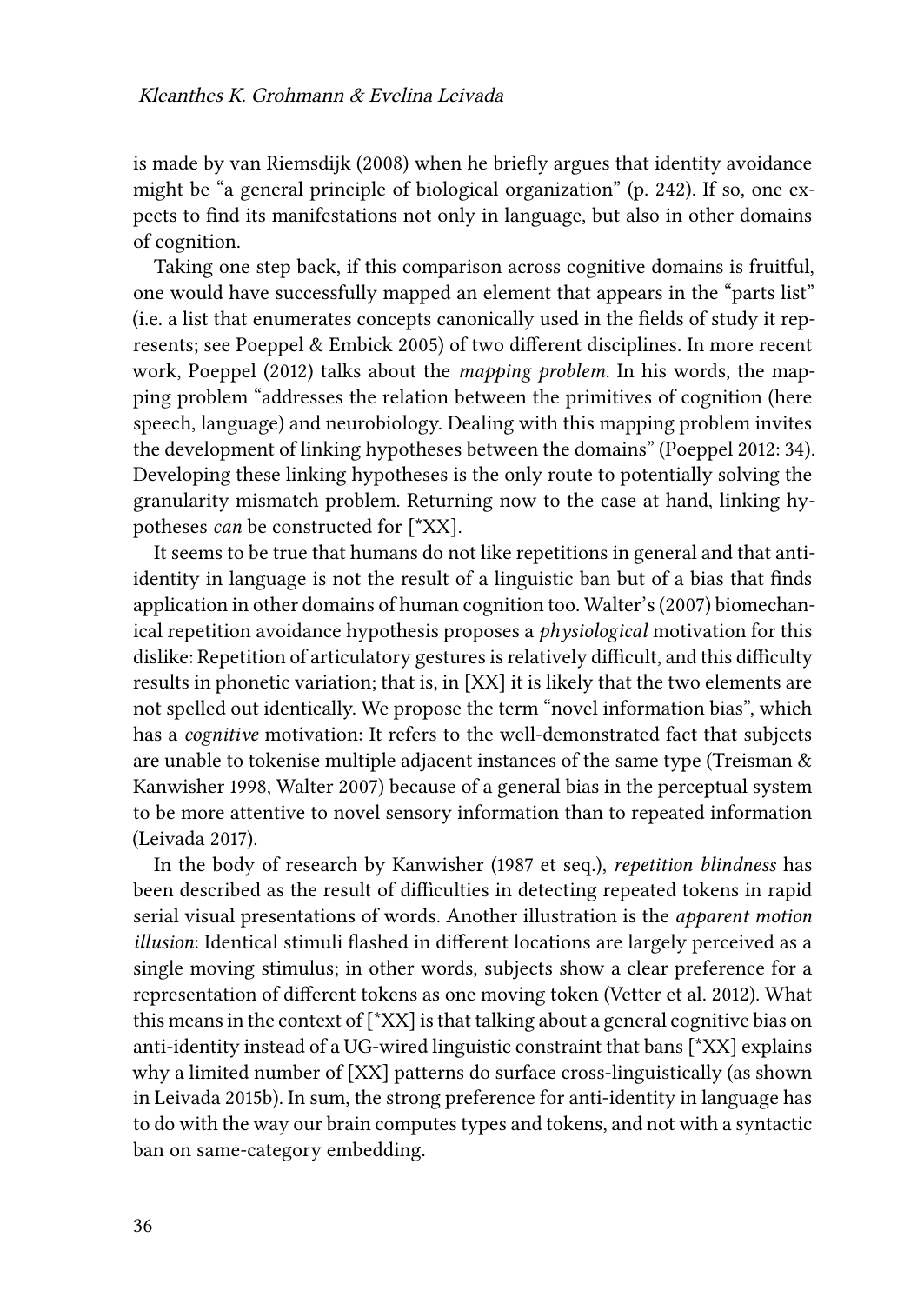Overall, this approach to anti-identity can be extended to other UG primitives such as parameters or categorial features. In line with [Poeppel & Embick](#page-16-0)'s (2005) suggestion to "tak[e] linguistic categories seriously and us[e] them to investigate how the brain computes with such abstract categorical representations" (p. 107), this approach can lead to an evolutionarily plausible UG, while at the same time describing and accounting for the patterns of variation that one has to deal with in the field of comparative variation.

#### <span id="page-12-0"></span>**4 Outlook**

The approach to UG primitives advocated in this work is still in its earliest stages. An important thing to keep in mind for future work is that deflating UG does not equal arguing against its existence. In other words, there can be a noticeable change in the way we treat UG primitives, without denying the existence of UG (for further discussion, see [Roberts 2016a](#page-16-13) and many of the contributions to that volume). The second important note is that achieving the right levels of abstraction and representation in this effort is crucial: The more linguists abstain from postulating UG-encoded primitives that are very language-specific in nature, the more progress will be made in embedding findings from linguistics in a productively shared context of justification. Last, a third part of this type of approach that is worth mentioning is the conclusion reached in [Biberauer, Roberts](#page-13-6) [& Sheehan \(2014\)](#page-13-6): What were previously thought to be hard-wired properties of FL could actually reduce to emergent properties that feature the element of interaction among the different factors in language design.

#### **Abbreviations**

| ABSL | Al-Sayyid Bedouin Sign |    | faculty of language |
|------|------------------------|----|---------------------|
|      | Language               | UG | Universal Grammar   |

### **Acknowledgements**

We thank two anonymous reviewers for their helpful comments. KKG's contribution was partially supported by Leventis project 3411-61041 (University of Cyprus). EL acknowledges support from European Union's Horizon 2020 research and innovation programme under the Marie Skłodowska-Curie grant agreement no. 746652.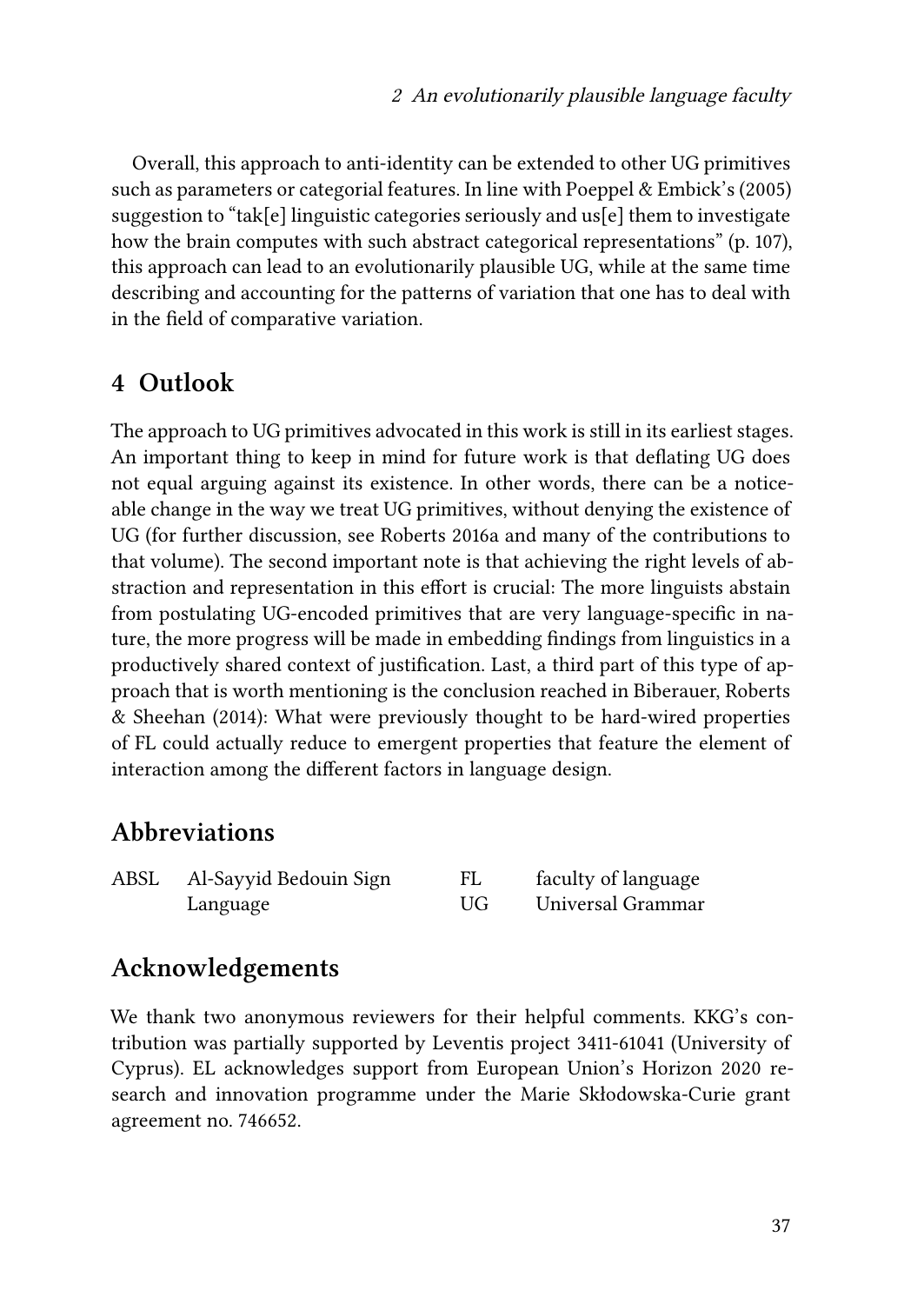## **References**

- <span id="page-13-4"></span>Anderson, Stephen R. & David W. Lightfoot. 2000. The human language faculty as an organ. *Annual Review of Physiology* 62. 697–722. DOI: [10.1146/annurev.](https://doi.org/10.1146/annurev.physiol.62.1.697) [physiol.62.1.697.](https://doi.org/10.1146/annurev.physiol.62.1.697)
- <span id="page-13-9"></span>Arsenijević, Boban & Wolfram Hinzen. 2012. On the absence of X-within-X recursion in human grammar. *Linguistic Inquiry* 43(3). 423–440. DOI: [10. 1162 /](https://doi.org/10.1162/LING_a_00095) [LING\\_a\\_00095](https://doi.org/10.1162/LING_a_00095).
- <span id="page-13-3"></span>Auer, Peter. 2005. Europe's sociolinguistic unity, or: A typology of European dialect/standard constellations. In Nicole Delbecque, Johan van der Auwera & Dirk Geeraerts (eds.), *Perspectives on variation: Sociolinguistic, historical, comparative*, 7–42. Berlin: De Gruyter.
- <span id="page-13-5"></span>Berwick, Robert C. & Noam Chomsky. 2011. The biolinguistic program: The current state of its evolution. In Anna Maria Di Sciullo & Cedric Boeckx (eds.), *The biolinguistic enterprise: New perspectives on the evolution and nature of the human language faculty*, 19–41. Oxford: Oxford University Press.
- <span id="page-13-0"></span>Berwick, Robert C. & Noam Chomsky. 2016. *Why only us: Language and evolution*. Cambridge, MA: MIT Press.
- <span id="page-13-1"></span>Biberauer, Theresa, Anders Holmberg & Ian Roberts. 2014. A syntactic universal and its consequences. *Linguistic Inquiry* 45(2). 169–225. DOI: [10.1162/LING\\_a\\_](https://doi.org/10.1162/LING_a_00153) [00153](https://doi.org/10.1162/LING_a_00153).
- <span id="page-13-2"></span>Biberauer, Theresa, Anders Holmberg, Ian Roberts & Michelle Sheehan. 2014. Complexity in comparative syntax: The view from modern parametric theory. In Frederick J. Newmeyer & Laurel B. Preston (eds.), *Measuring grammatical complexity*, 103–127. Oxford: Oxford University Press.
- <span id="page-13-8"></span>Biberauer, Theresa & Ian Roberts. 2016. Emergent parameters and syntactic complexity: New perspectives. Paper presented at 'Notions of 'feature' in linguistic theory, Cross-theoretical and cross-linguistic perspectives' workshop at the 49th Annual Meeting of the SLE 2016, Naples.
- <span id="page-13-7"></span>Biberauer, Theresa & Ian Roberts. 2017. Parameter setting. In Adam Ledgeway & Ian Roberts (eds.), *The Cambridge handbook of historical syntax*, 134–161. Cambridge: Cambridge University Press.
- <span id="page-13-6"></span>Biberauer, Theresa, Ian Roberts & Michelle Sheehan. 2014. No-choice parameters and the limits of syntactic variation. In Robert E. Santana-LaBarge (ed.), *Proceedings of the 31st West Coast Conference on Formal Linguistics*, 46–55. Somerville, MA: Cascadilla Proceedings Project.
- <span id="page-13-10"></span>Boeckx, Cedric & Kleanthes K. Grohmann. 2007. The *Biolinguistics* manifesto. *Biolinguistics* 1. 1–8.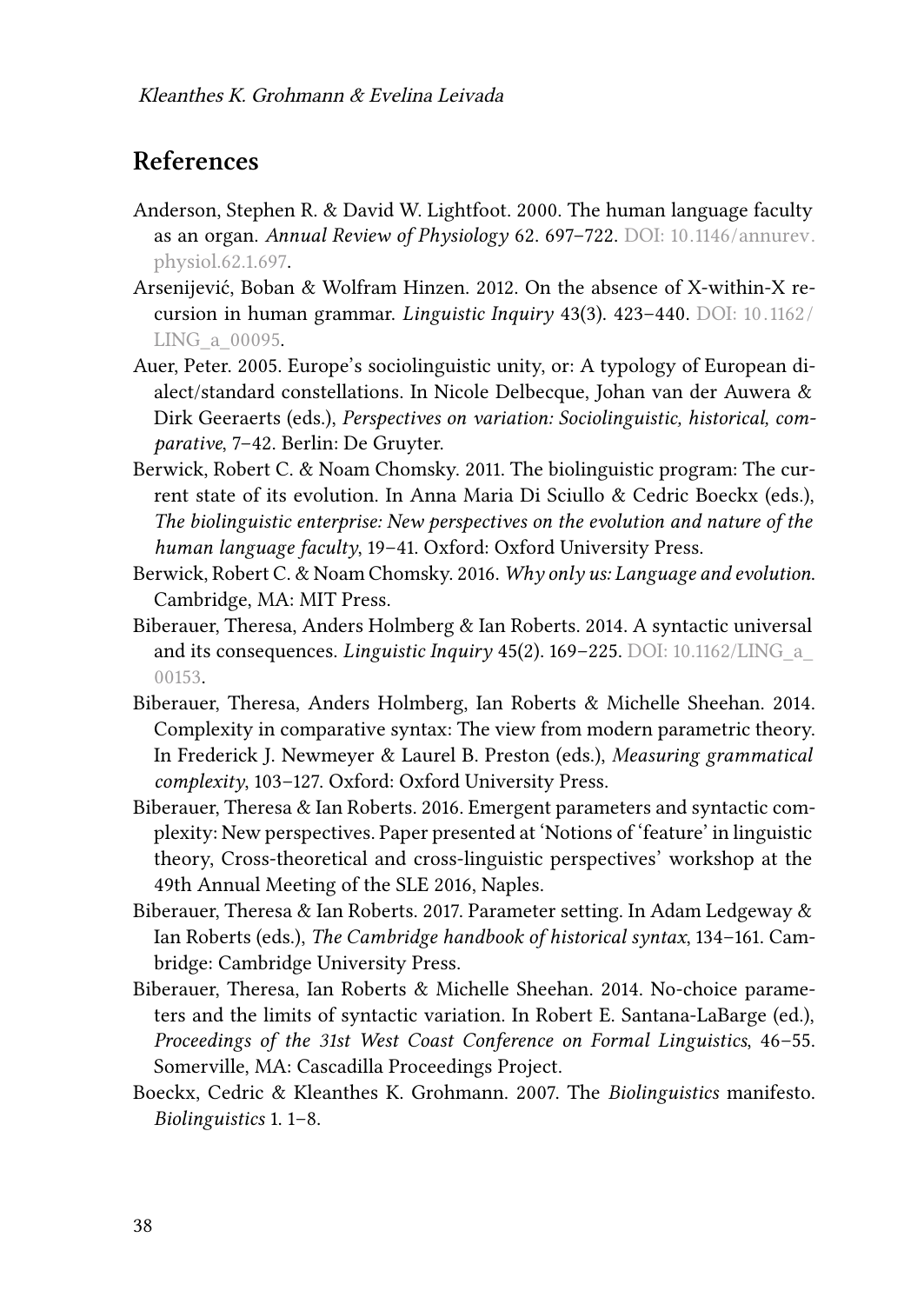- <span id="page-14-9"></span>Calkins, Monica E., Clayton E. Curtis, William M. Grove & William G. Iacono. 2004. Multiple dimensions of schizotypy in first degree biological relatives of schizophrenia patients. *Schizophrenia Bulletin* 30(2). 317–325. DOI: [10 . 1093 /](https://doi.org/10.1093/oxfordjournals.schbul.a007081) [oxfordjournals.schbul.a007081](https://doi.org/10.1093/oxfordjournals.schbul.a007081).
- <span id="page-14-5"></span>Cheshire, Jenny & Dieter Stein. 1997. *Taming the vernacular: From dialect to written language*. Harlow: Longman.
- <span id="page-14-7"></span>Chomsky, Noam. 1965. *Aspects of the theory of syntax*. Cambridge, MA: MIT Press.
- <span id="page-14-2"></span>Chomsky, Noam. 1981. *Lectures on government and binding*. Dordrecht: Foris.
- <span id="page-14-11"></span>Chomsky, Noam. 2005. Three factors in language design. *Linguistic Inquiry* 36(1). 1–22. DOI: [10.1162/0024389052993655](https://doi.org/10.1162/0024389052993655).
- <span id="page-14-4"></span>Chomsky, Noam. 2007. Approaching UG from below. In Uli Sauerland & Hans-Martin Gärtner (eds.), *Interfaces + recursion = language? Chomsky's minimalism and the view from syntax–semantics*, 1–30. Berlin: De Gruyter.
- <span id="page-14-0"></span>Chomsky, Noam. 2015. An interview on linguistic variation with Noam Chomsky. *Isogloss* 1. 143–145. DOI: [10.5565/rev/isogloss.11](https://doi.org/10.5565/rev/isogloss.11).
- <span id="page-14-6"></span>Cornips, Leonie. 2006. Intermediate syntactic variants in a dialect-standard speech repertoire and relative acceptability. In Gisbert Fanselow, Caroline Féry, Matthias Schlesewsky & Ralf Vogel (eds.), *Gradience in grammar: Generative perspectives*, 85–105. Oxford: Oxford University Press.
- <span id="page-14-3"></span>Di Sciullo, Anna Maria, Massimo Piattelli-Palmarini, Kenneth Wexler, Robert C. Berwick, Cedric Boeckx, Lyle Jenkins, Juan Uriagereka, Karin Stromswold, Lisa Lai-Shen Cheng, Heidi Harley, Andrew Wedel, James McGilvray, Elly van Gelderen & Thomas G. Bever. 2010. The biological nature of human language. *Biolinguistics* 4(1). 4–34.
- <span id="page-14-13"></span>Dryer, Matthew S. 1992. The Greenbergian word order correlations. *Language* 68(1). 81–138. DOI: [10.2307/416370](https://doi.org/10.2307/416370).
- <span id="page-14-12"></span>Endress, Ansgar D., Marina Nespor & Jacques Mehler. 2009. Perceptual and memory constraints on language acquisition. *Trends in Cognitive Sciences* 13(8). 348– 353. DOI: [10.1016/j.tics.2009.05.005.](https://doi.org/10.1016/j.tics.2009.05.005)
- <span id="page-14-10"></span>Ettinger, Urlich, Inga Meyhöfer, Maria Steffens, Michael Wagner & Nikolaos Koutsouleris. 2014. Genetics, cognition, and neurobiology of schizotypal personality: A review of the overlap with schizophrenia. *Frontiers in Psychiatry* 5(18). DOI: [10.3389/fpsyt.2014.00018](https://doi.org/10.3389/fpsyt.2014.00018).
- <span id="page-14-1"></span>Fábregas, Antonio, Jaume Mateu & Michael T. Putnam (eds.). 2015. *Contemporary linguistic parameters*. London: Bloomsbury Academic.
- <span id="page-14-8"></span>Fowler, Anne E. 1995. Linguistic variability in persons with Down syndrome: Research and implications. In Lynn Nadel & Donna Rosenthal (eds.), *Down syndrome: Living and learning in the community*, 121–131. New York: John Wiley.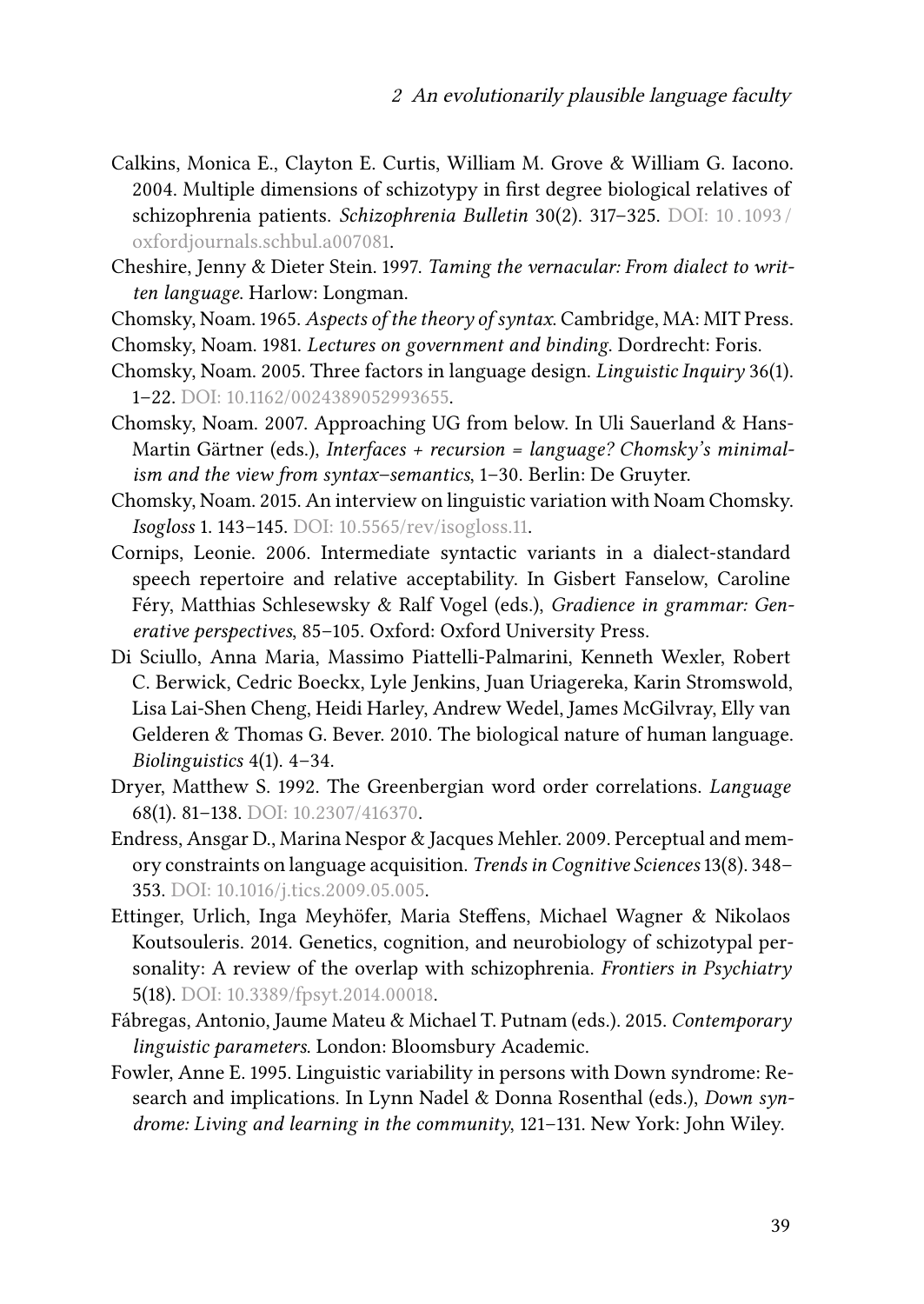- <span id="page-15-10"></span>Grohmann, Kleanthes K. 2003. *Prolific domains: On the anti-locality of movement dependencies*. Amsterdam: John Benjamins. DOI: [10.1075/la.66.](https://doi.org/10.1075/la.66)
- <span id="page-15-11"></span>Grohmann, Kleanthes K. 2011. Anti-locality: Too-close relations in grammar. In Cedric Boeckx (ed.), *The Oxford handbook of linguistic minimalism*, 260–290. Oxford: Oxford University Press.
- <span id="page-15-1"></span>Hagoort, Peter. 2014. Linguistics quo vadis? An outsider perspective. Paper presented at the 47th Annual Meeting of the Societas Linguistica Europaea, Adam Mickiewicz University, Poznań.
- <span id="page-15-8"></span>Hawkins, John A. 2010. The FOFC from a processing typology perspective. Paper presented at the Workshop on the Final-Over-Final Constraint: Processing, Typology and Acquisition, University of Cambridge.
- <span id="page-15-2"></span>Henry, Alison. 2005. Non-standard dialects and linguistic data. *Lingua* 115(11). 1599–1617. DOI: [10.1016/j.lingua.2004.07.006](https://doi.org/10.1016/j.lingua.2004.07.006).
- <span id="page-15-0"></span>Hinzen, Wolfram. 2014. What is un-Cartesian linguistics? *Biolinguistics* 8. 226– 257.
- <span id="page-15-9"></span>Hornstein, Norbert. 2009. *A theory of syntax: Minimal operations and Universal Grammar*. Cambridge: Cambridge University Press.
- <span id="page-15-13"></span>Kanwisher, Nancy G. 1987. Repetition blindness: Type recognition without token individuation. *Cognition* 27(2). 117–143. DOI: [10.1016/0010-0277\(87\)90016-3](https://doi.org/10.1016/0010-0277(87)90016-3).
- <span id="page-15-6"></span>Kroch, Anthony. 1994. Morphosyntactic variation. In Katherine Beals (ed.), *Papers from the 30th regional meeting of the Chicago Linguistic Society: Parasession on variation and linguistic theory*, 180–201. Chicago: Chicago Linguistic Society.
- <span id="page-15-5"></span>Leivada, Evelina. 2015a. *The nature and limits of variation across languages and pathologies*. Universitat de Barcelona. (Doctoral dissertation).
- <span id="page-15-14"></span>Leivada, Evelina. 2015b. X-within-X structures and the nature of categories. *Biolinguistics* 9. 50–73.
- <span id="page-15-12"></span>Leivada, Evelina. 2017. What's in (a) label? Neural origins and behavioral manifestations of identity avoidance in language and cognition. *Biolinguistics* 11.  $1-30.$
- <span id="page-15-4"></span>Leivada, Evelina, Elena Papadopoulou, Maria Kambanaros & Kleanthes K. Grohmann. 2017. The influence of bilectalism and non-standardization on the perception of native grammatical variants. *Frontiers in Psychology*: Language Sciences 8, 205. DOI: [10.3389/fpsyg.2017.00205.](https://doi.org/10.3389/fpsyg.2017.00205)
- <span id="page-15-7"></span>Leivada, Evelina, Elena Papadopoulou & Natalia Pavlou. 2017. Functionally equivalent variants in a non-standard variety and their implications for Universal Grammar: A spontaneous speech corpus. *Frontiers in Psychology*: Language Sciences 8, 1260. DOI: [10.3389/fpsyg.2017.01260.](https://doi.org/10.3389/fpsyg.2017.01260)
- <span id="page-15-3"></span>Lohndal, Terje & Marit Westergaard. 2016. *Grammatical gender in american norwegian heritage language: Stability or attrition?* DOI: [10.3389/fpsyg.2016.00344](https://doi.org/10.3389/fpsyg.2016.00344).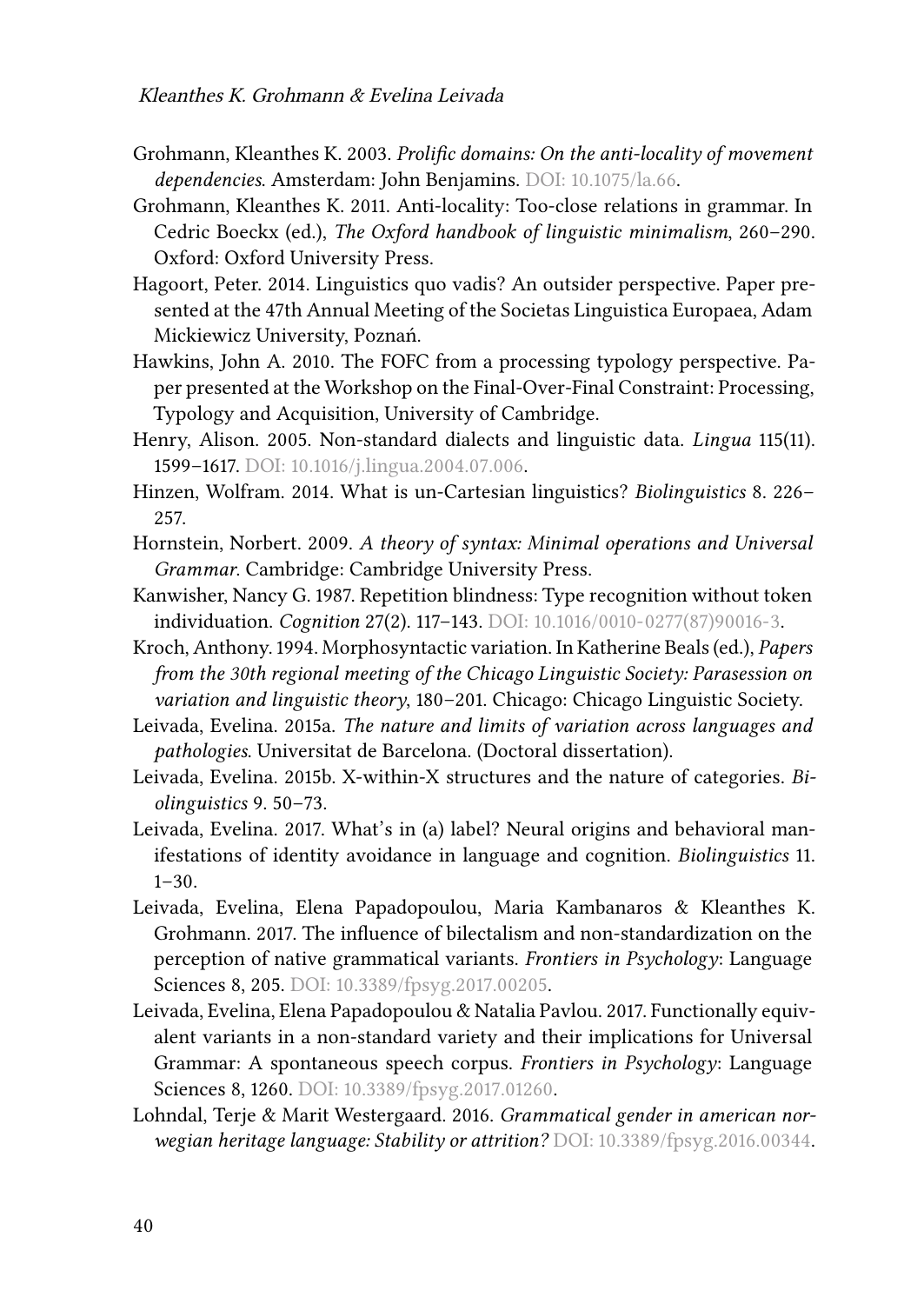- <span id="page-16-1"></span>Montrul, Silvina. 2002. Incomplete acquisition and attrition of Spanish tense/aspect distinctions in adult bilinguals. *Bilingualism: Language and Cognition* 5(1). 39–68. DOI: [10.1017/S1366728902000135.](https://doi.org/10.1017/S1366728902000135)
- <span id="page-16-2"></span>Montrul, Silvina. 2008. *Incomplete acquisition in bilingualism: Re-examining the age factor*. Amsterdam: John Benjamins. DOI: [10.1075/sibil.39.](https://doi.org/10.1075/sibil.39)
- <span id="page-16-10"></span>Odden, David. 1986. On the role of the Obligatory Contour Principle in phonological theory. *Language* 62(2). 353–383. DOI: [10.2307/414677.](https://doi.org/10.2307/414677)
- <span id="page-16-12"></span>Poeppel, David. 2012. The maps problem and the mapping problem: Two challenges for a cognitive neuroscience of speech and language. *Cognitive Neuropsychology* 29(1-2). 34–55. DOI: [10.1080/02643294.2012.710600.](https://doi.org/10.1080/02643294.2012.710600)
- <span id="page-16-0"></span>Poeppel, David & David Embick. 2005. Defining the relation between linguistics and neuroscience. In Anne Cutler (ed.), *Twenty-first century psycholinguistics: Four cornerstones*, 103–118. Mahwah, NJ: Lawrence Erlbaum.
- <span id="page-16-11"></span>Richards, Norvin. 2010. *Uttering trees*. Cambridge, MA: MIT Press.
- <span id="page-16-9"></span>Roberts, Ian. 2007. *Diachronic syntax*. Oxford: Oxford University Press.
- <span id="page-16-7"></span>Roberts, Ian. 2012. Macroparameters and minimalism: A programme for comparative research. In Charlotte Galves, Sonia Cyrino, Ruth Lopes, Filomena Sandalo & Juanito Avelar (eds.), *Parameter theory and linguistic change*, 320–335. Oxford: Oxford University Press.
- <span id="page-16-13"></span>Roberts, Ian. 2016a. Introduction. In Ian Roberts (ed.), *The Oxford handbook of Universal Grammar*, 1–34. Oxford: Oxford University Press.
- <span id="page-16-8"></span>Roberts, Ian. 2016b. Linearization, labelling and word-order parameters. Presentation at Workshop on disharmonic word order, Chinese University of Hong Kong, October 14th.
- <span id="page-16-6"></span>Roberts, Ian & Anders Holmberg. 2010. Introduction: Parameters in minimalist theory. In Theresa Biberauer, Anders Holmberg, Ian Roberts & Michelle Sheehan (eds.), *Parametric variation: Null subjects in minimalist theory*, 1–57. Cambridge: Cambridge University Press.
- <span id="page-16-3"></span>Rowe, Charley & Kleanthes K. Grohmann. 2014. Canaries in a coal mine: Native speakerhood and other factors as predictors of moribundity, death, and diglossic shift in Cypriot Greek. *Mediterranean Language Review* 21. 121–142.
- <span id="page-16-4"></span>Sandler, Wendy, Irit Meir, Svetlana Dachkovsky, Carol A. Padden & Mark Aronoff. 2011. The emergence of complexity in prosody and syntax. *Lingua* 121(113). 2014–2033. DOI: [10.1016/j.lingua.2011.05.007](https://doi.org/10.1016/j.lingua.2011.05.007).
- <span id="page-16-5"></span>Sandler, Wendy, Irit Meir, Carol A. Padden & Mark Aronoff. 2005. The emergence of grammar: Systematic structure in a new language. *Proceedings of the National Academy of Sciences of the United States of America* 102. 2661–2665. DOI: [10.1073/pnas.0405448102.](https://doi.org/10.1073/pnas.0405448102)